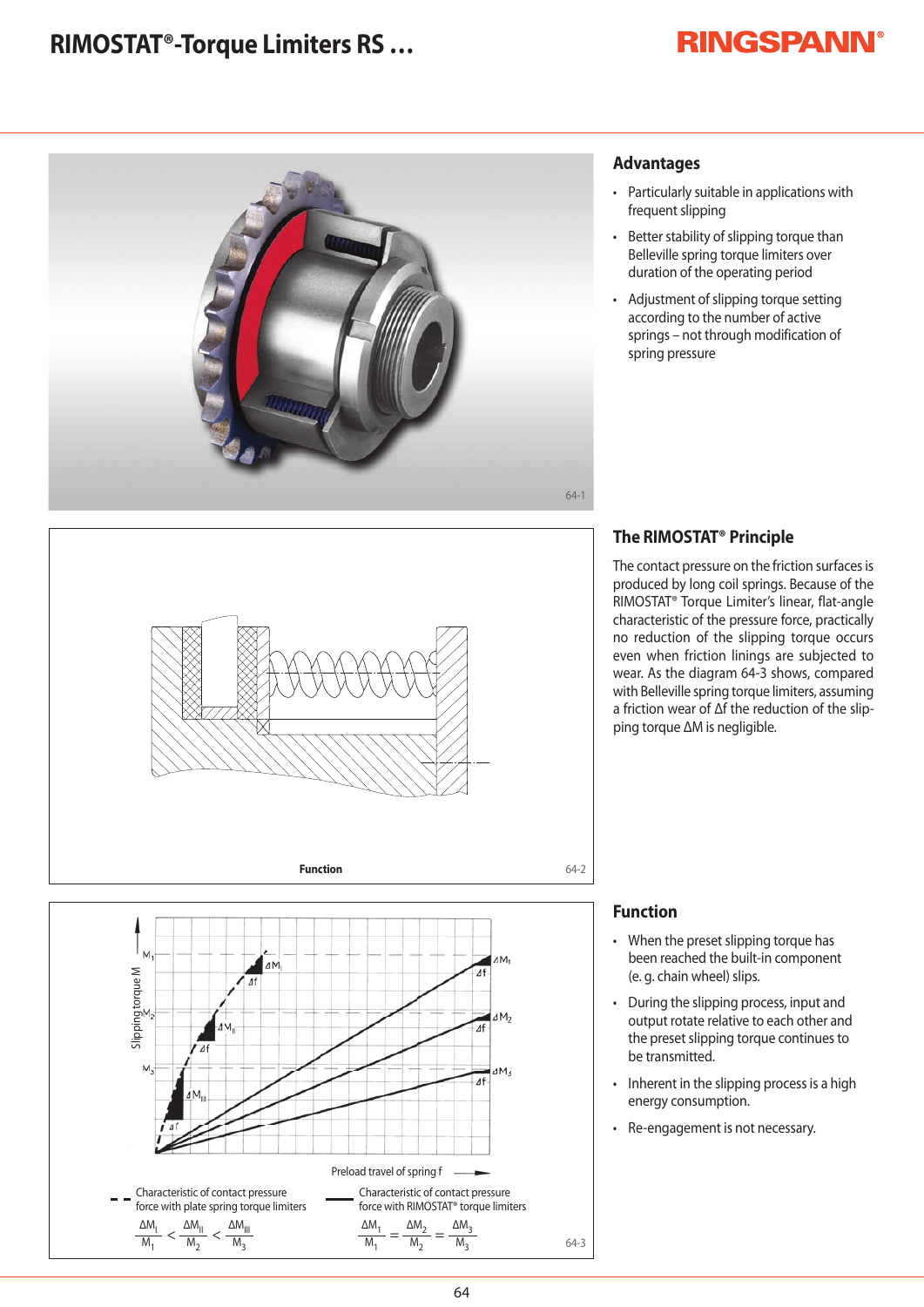## **RIMOSTAT®-Torque Limiters RS**



## **Technical Data and Dimensions**

| <b>Type</b>       | Art.-No.    | Slipping<br>torque | Max.<br>speed <sup>1)</sup> | <b>Bore</b><br>d <sup>H7</sup> |            | $\overline{A}$ | $B_X$ | $B_v$ | C <sup>2</sup> | D   | E <sup>2</sup> |      | R                        |
|-------------------|-------------|--------------------|-----------------------------|--------------------------------|------------|----------------|-------|-------|----------------|-----|----------------|------|--------------------------|
|                   |             | <b>Nm</b>          | $min-1$                     | min.<br>mm                     | max.<br>mm | mm             | mm    | mm    | mm             | mm  | mm             | mm   | mm                       |
| RS 40.1           | 4474-040820 | $2 - 12$           | 13000                       | 8                              | 16         | 8              | 4,4   | 7,0   | 25             | 40  | 28             | 35,5 | ٠                        |
| RS 40.2           | 4474-040920 | $4 - 25$           | 13000                       | 8                              | 16         | 8              | 4,4   | 7,0   | 25             | 40  | 28             | 35,5 | $\sim$                   |
| <b>RS</b><br>50.1 | 4474-050820 | $4 - 25$           | 10500                       | 9                              | 20         | 8              | 5,2   | 8,7   | 32             | 50  | 36             | 45   | ۰                        |
| 50.2<br><b>RS</b> | 4474-050920 | $8 - 50$           | 10500                       | 9                              | 20         | 8              | 5,2   | 8.7   | 32             | 50  | 36             | 45   | $\overline{\phantom{a}}$ |
| RS 63.1           | 4474-063820 | $8 - 50$           | 8500                        | 9                              | 25         | 10             | 5,8   | 10,5  | 40             | 63  | 44             | 56   |                          |
| RS 63.2           | 4474-063920 | $16 - 100$         | 8500                        | 9                              | 25         | 10             | 5,8   | 10,5  | 40             | 63  | 44             | 56   | ۰                        |
| RS 80.1           | 4474-080820 | $10 - 100$         | 6700                        | 15                             | 32         | 12             | 5,8   | 15,3  | 50             | 80  | 55             | 71   | ٠                        |
| RS 80.2           | 4474-080920 | $20 - 200$         | 6700                        | 15                             | 32         | 12             | 5,8   | 15,3  | 50             | 80  | 55             | 71   | ۰                        |
| RS 100.1          | 4474-081820 | $20 - 200$         | 5350                        | 25                             | 40         | 15             | 8,7   | 18,0  | 65             | 100 | 70             | 90   | ۰                        |
| RS 100.2          | 4474-081920 | $40 - 375$         | 5350                        | 25                             | 40         | 15             | 8,7   | 18,0  | 65             | 100 | 70             | 90   |                          |
| RS 125.1          | 4474-082820 | $40 - 375$         | 4300                        | 22                             | 55         | 17             | 15,3  | 23,0  | 80             | 125 | 85             | 105  | 2,5                      |
| RS 125.2          | 4474-082920 | $75 - 750$         | 4300                        | 22                             | 55         | 17             | 15,3  | 23,0  | 80             | 125 | 85             | 105  | 2,5                      |
| RS 160.1          | 4474-083820 | $75 - 750$         | 3350                        | 40                             | 70         | 22             | 15,3  | 28,0  | 100            | 160 | 105            | 130  | 5,5                      |
| RS 160.2          | 4474-083920 | $150 - 1500$       | 3350                        | 40                             | 70         | 22             | 15,3  | 28,0  | 100            | 160 | 105            | 130  | 5,5                      |
| RS 200.1          | 4474-084820 | 150 - 1500         | 2700                        | 50                             | 90         | 27             | 23    | 34,0  | 125            | 200 | 130            | 160  | 7,5                      |
| RS 200.2          | 4474-084920 | $300 - 3000$       | 2700                        | 50                             | 90         | 27             | 23    | 34,0  | 125            | 200 | 130            | 160  | 7,5                      |
| RS 250.1          | 4474-085820 | $300 - 3000$       | 2100                        | 55                             | 115        | 34             | 28    | 41,0  | 160            | 250 | 165            | 185  | 9,0                      |
| RS 250.2          | 4474-085920 | $600 - 6000$       | 2100                        | 55                             | 115        | 34             | 28    | 41,0  | 160            | 250 | 165            | 185  | 9,0                      |

1) The max. speed relates to the design straight of the Torque Limiter; the max. permissable speed differential Δn should be checked according to the heat calculation on page 73.

2) If the part to be coupled is used without bearing bush, the bore should be made to dimension C (tolerance F8).

Keyway as per DIN 6885, page 1 · Tolerance of keyway width P9. Further sizes available on request.

### **Width of parts to be connected**

Components may be connected with either width B<sub>x</sub> or B<sub>y</sub>.

## **Supply**

Unless requested otherwise, the Torque Limiters are supplied pilot bored, a full complement of springs, without slipping torque setting and without bearing bush. Factory slipping torque setting is only possible when the order includes built-in component (RSK and RSC) and finish bore.

## **Accessories**

- Width  $B_x$  or  $B_y$  bearing bushes
- Standard tools are normally sufficient for adjusting the slipping torque. Only sizes 125 and 160 require a tool adapter which can be ordered from us.

## **Please specify when ordering**

**RINGSPANN®** 

- Type of Torque Limiter
- Diameter d, if finish bore is requested
- Width of bearing bush  $B_x$  or  $B_y$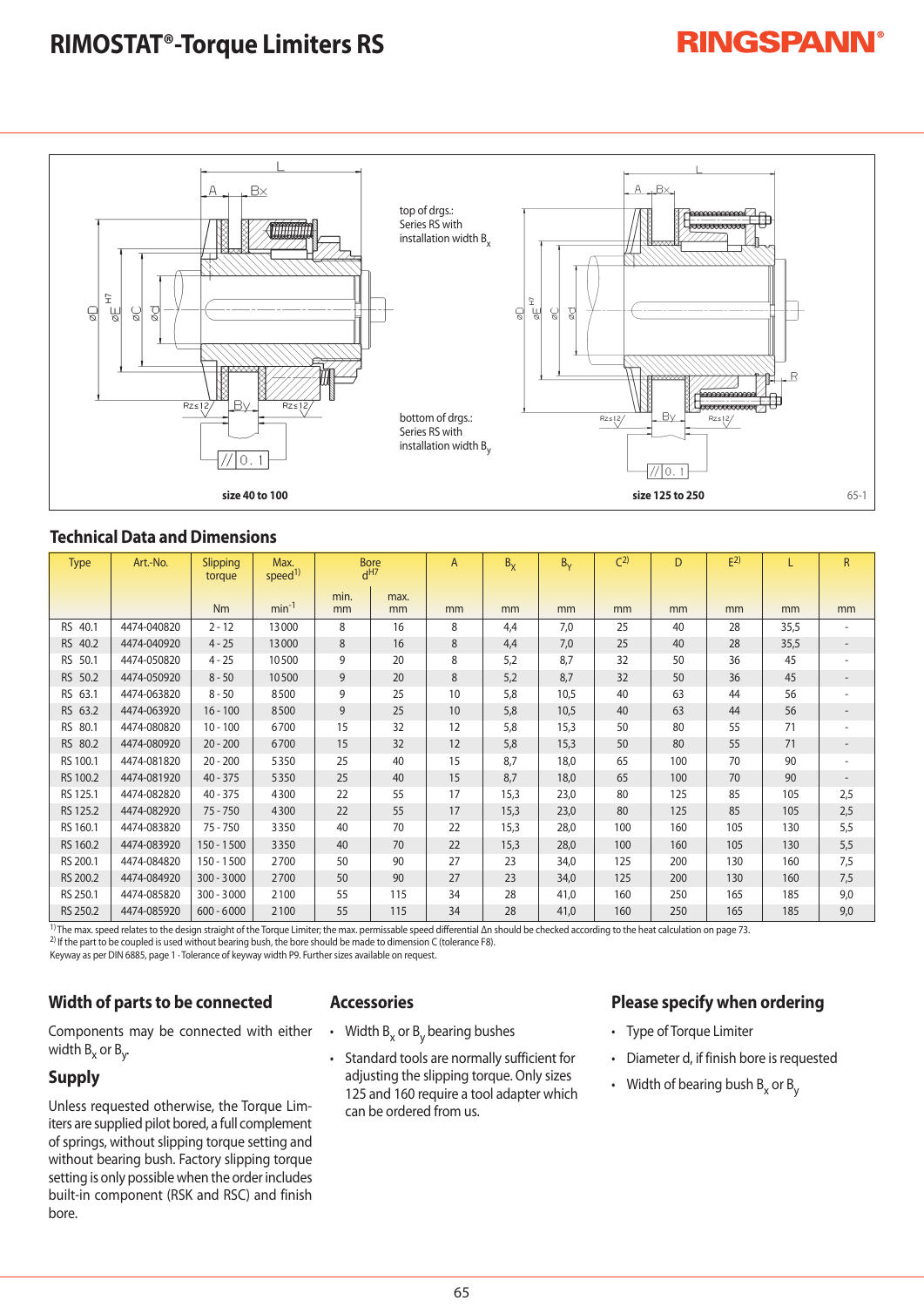# **RIMOSTAT®-Torque Limiters RSK**

# **RINGSPANN®**

## **with chain wheel**



## **Technical Data and Dimensions**

| <b>Type</b>      | Art.-No.    | Slipping     | <b>Bore</b><br>d <sup>H7</sup> |            | Chainwheel suitable for simple roller chain as per DIN 8154 or DIN 8187 |              |                   |   |                           |                |                                 |      |      |  |
|------------------|-------------|--------------|--------------------------------|------------|-------------------------------------------------------------------------|--------------|-------------------|---|---------------------------|----------------|---------------------------------|------|------|--|
|                  |             | torque       |                                |            | Roller chain dimensions                                                 |              |                   |   | $N^{\circ}$ of teeth<br>Z | Pitch circle-ø | Chainwheel-<br>width B<br>$d_0$ |      |      |  |
|                  |             | <b>Nm</b>    | min.<br>mm                     | max.<br>mm | Pitch<br>mm                                                             |              | Inner width<br>mm |   | Roller-ø<br>mm            | mm             | mm                              | mm   | mm   |  |
|                  | 4474-040822 | $2 - 12$     |                                | 16         |                                                                         |              |                   |   |                           | 17             |                                 |      |      |  |
| RSK 40.1         |             |              | 8                              |            | 9,525                                                                   | X            | 4,77              | X | 5,08                      |                | 51,8                            | 4,4  | 10,2 |  |
| RSK 40.2         | 4474-040922 | $4 - 25$     | 8                              | 16         | 9,525                                                                   | $\mathsf{X}$ | 4,77              | X | 5,08                      | 17             | 51,8                            | 4,4  | 10,2 |  |
| RSK 40.1         | 4474-040823 | $2 - 12$     | 8                              | 16         | 12,70                                                                   | X            | 7,75              | X | 8,51                      | 14             | 57,1                            | 7,0  | 11,5 |  |
| RSK 40.2         | 4474-040923 | $4 - 25$     | 8                              | 16         | 12,70                                                                   | X            | 7,75              | X | 8,51                      | 14             | 57,1                            | 7,0  | 11,5 |  |
| RSK 50.1         | 4474-050821 | $4 - 25$     | 9                              | 20         | 9,525                                                                   | X            | 5,72              | X | 6,35                      | 20             | 60,9                            | 5,2  | 10,6 |  |
| RSK 50.2         | 4474-050921 | $8 - 50$     | 9                              | 20         | 9,525                                                                   | X            | 5,72              | X | 6,35                      | 20             | 60,9                            | 5,2  | 10,6 |  |
| RSK 50.1         | 4474-050823 | $4 - 25$     | 9                              | 20         | 15,87                                                                   | X            | 9,65              | X | 10,16                     | 14             | 71,3                            | 8,7  | 12,4 |  |
| RSK 50.2         | 4474-050923 | $8 - 50$     | 9                              | 20         | 15,87                                                                   | X            | 9,65              | X | 10,16                     | 14             | 71,3                            | 8,7  | 12,4 |  |
| RSK 63.1         | 4474-063822 | $8 - 50$     | 9                              | 25         | 12,70                                                                   | X            | 6,40              | X | 8,51                      | 20             | 81,2                            | 5,8  | 12,9 |  |
| RSK 63.2         | 4474-063922 | $16 - 100$   | 9                              | 25         | 12,70                                                                   | $\mathsf{X}$ | 6,40              | X | 8,51                      | 20             | 81,2                            | 5,8  | 12,9 |  |
| RSK 63.1         | 4474-063823 | $8 - 50$     | 9                              | 25         | 19,05                                                                   | X            | 11,68             | X | 12,07                     | 14             | 85,6                            | 10,5 | 15,0 |  |
| RSK 63.2         | 4474-063923 | $16 - 100$   | 9                              | 25         | 19,05                                                                   | X            | 11,68             | X | 12,07                     | 14             | 85,6                            | 10,5 | 15,0 |  |
| RSK 80.1         | 4474-080822 | $10 - 100$   | 15                             | 32         | 12,70                                                                   | X            | 6,40              | X | 8,51                      | 23             | 93,3                            | 5,8  | 15,0 |  |
| RSK 80.2         | 4474-080922 | $20 - 200$   | 15                             | 32         | 12,70                                                                   | X            | 6,40              | X | 8,51                      | 23             | 93,3                            | 5,8  | 15,0 |  |
| RSK 80.1         | 4474-080823 | $10 - 100$   | 15                             | 32         | 25,40                                                                   | X            | 17,02             | X | 15,88                     | 13             | 106,1                           | 15,3 | 19,8 |  |
| RSK 80.2         | 4474-080923 | $20 - 200$   | 15                             | 32         | 25,40                                                                   | X            | 17,02             | X | 15,88                     | 13             | 106,1                           | 15,3 | 19,8 |  |
| RSK 100.1        | 4474-081821 | $20 - 200$   | 25                             | 40         | 15,87                                                                   | X            | 9,65              | X | 10,16                     | 24             | 121,6                           | 8,7  | 19,5 |  |
| <b>RSK 100.2</b> | 4474-081921 | $40 - 375$   | 25                             | 40         | 15,87                                                                   | X            | 9,65              | X | 10,16                     | 24             | 121,6                           | 8,7  | 19,5 |  |
| RSK 100.1        | 4474-081823 | $20 - 200$   | 25                             | 40         | 31,75                                                                   | X            | 19,56             | X | 19,05                     | 13             | 132,7                           | 18,0 | 24,1 |  |
| <b>RSK 100.2</b> | 4474-081923 | $40 - 375$   | 25                             | 40         | 31,75                                                                   | X            | 19,56             | X | 19,05                     | 13             | 132,7                           | 18,0 | 24,1 |  |
| RSK 125.1        | 4474-082821 | $40 - 375$   | 22                             | 55         | 25,40                                                                   | X            | 17,02             | X | 15,88                     | 19             | 154,3                           | 15,3 | 24,8 |  |
| <b>RSK 125.2</b> | 4474-082921 | $75 - 750$   | 22                             | 55         | 25,40                                                                   | $\mathsf{X}$ | 17,02             | X | 15,88                     | 19             | 154,3                           | 15,3 | 24,8 |  |
| RSK 125.1        | 4474-082823 | $40 - 375$   | 22                             | 55         | 38,10                                                                   | X            | 25,40             | X | 25,40                     | 14             | 171,2                           | 23,0 | 28,7 |  |
| <b>RSK 125.2</b> | 4474-082923 | $75 - 750$   | 22                             | 55         | 38,10                                                                   | $\mathsf{X}$ | 25,40             | X | 25,40                     | 14             | 171,2                           | 23,0 | 28,7 |  |
| RSK 160.1        | 4474-083821 | $75 - 750$   | 40                             | 70         | 25,40                                                                   | X            | 17,02             | X | 15,88                     | 23             | 186,5                           | 15,3 | 29,7 |  |
| RSK 160.2        | 4474-083921 | $150 - 1500$ | 40                             | 70         | 25,40                                                                   | X            | 17,02             | X | 15,88                     | 23             | 186,5                           | 15,3 | 29,7 |  |
| RSK 160.1        | 4474-083823 | $75 - 750$   | 40                             | 70         | 50,80                                                                   | X            | 30,99             | X | 29,21                     | 13             | 212,3                           | 28,0 | 36,0 |  |
| <b>RSK 160.2</b> | 4474-083923 | $150 - 1500$ | 40                             | 70         | 50,80                                                                   | $\mathsf{X}$ | 30,99             | X | 29,21                     | 13             | 212,3                           | 28,0 | 36,0 |  |
| RSK 200.1        | 4474-084821 | $150 - 1500$ | 50                             | 90         | 38,10                                                                   | X            | 25,40             | X | 25,40                     | 20             | 243,6                           | 23,0 | 38,5 |  |
| <b>RSK 200.2</b> | 4474-084921 | $300 - 3000$ | 50                             | 90         | 38,10                                                                   | X            | 25,40             | X | 25,40                     | 20             | 243,6                           | 23,0 | 38,5 |  |
| RSK 200.1        | 4474-084823 | $150 - 1500$ | 50                             | 90         | 63,50                                                                   | X            | 38,10             | X | 39,37                     | 13             | 265,4                           | 34,0 | 44,0 |  |
| <b>RSK 200.2</b> | 4474-084923 | $300 - 3000$ | 50                             | 90         | 63,50                                                                   | X            | 38,10             | X | 39,37                     | 13             | 265,4                           | 34,0 | 44,0 |  |
| RSK 250.1        | 4474-085821 | $300 - 3000$ | 55                             | 115        | 44,45                                                                   | X            | 30,99             | X | 27,94                     | 21             | 298,3                           | 28,0 | 48,0 |  |
| <b>RSK 250.2</b> | 4474-085921 | $600 - 6000$ | 55                             | 115        | 44,45                                                                   | $\mathsf{X}$ | 30,99             | X | 27,94                     | 21             | 298,3                           | 28,0 | 48,0 |  |
| RSK 250.1        | 4474-085823 | $300 - 3000$ | 55                             | 115        | 76,20                                                                   | X            | 45,72             | X | 48,26                     | 14             | 342,4                           | 41,0 | 54,5 |  |
| <b>RSK 250.2</b> | 4474-085923 | $600 - 6000$ | 55                             | 115        | 76,20                                                                   | $\mathsf{X}$ | 45,72             | X | 48,26                     | 14             | 342,4                           | 41,0 | 54,5 |  |

Keyway as per DIN 6885, page 1 • Tolerance of keyway width P9 The glidebush is incorporated as standard. Further chainwheels available on request. Factory slipping torque setting only possible for orders incl. finished bore. Further notes please refer to page 65.